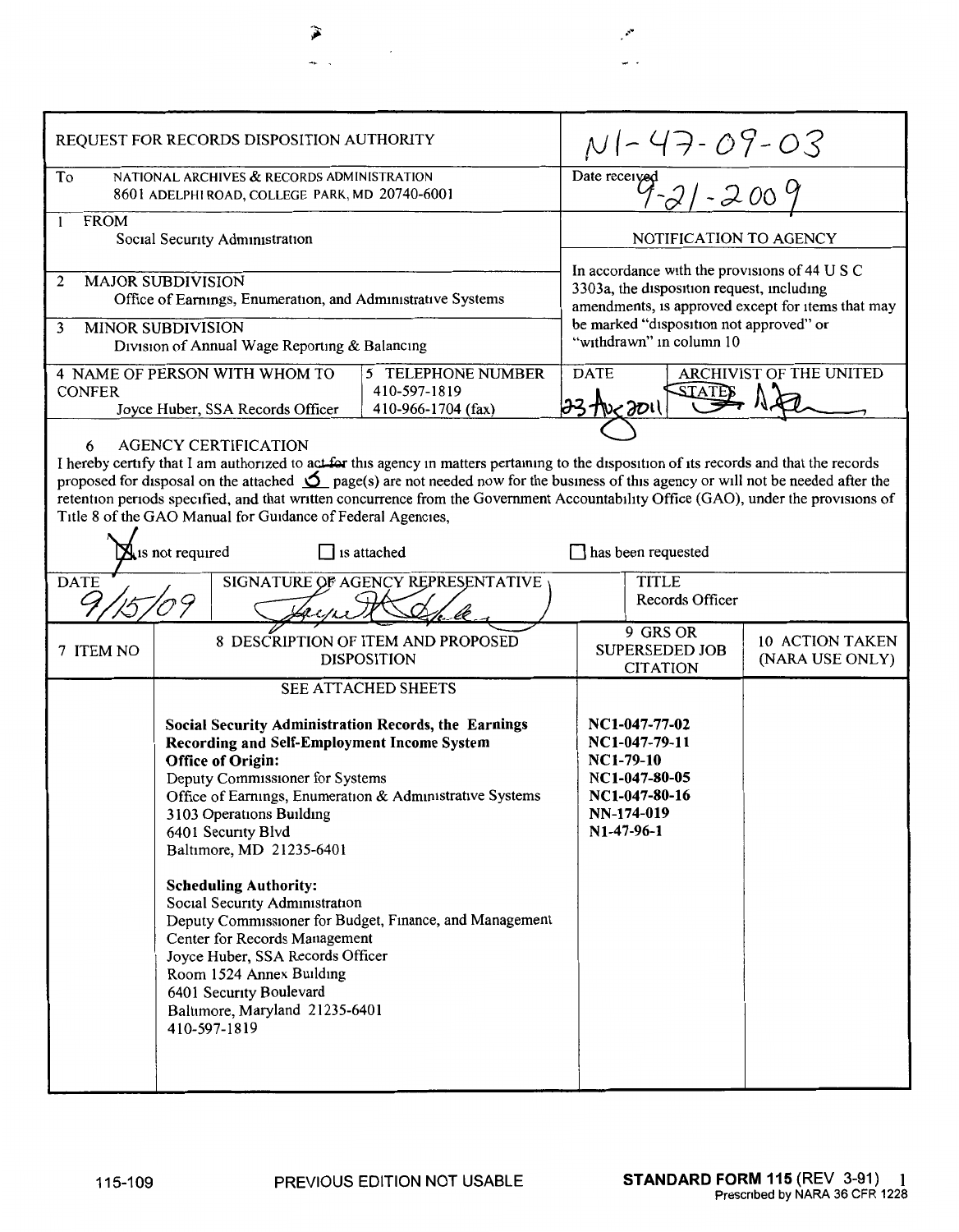## I. **Earnings Recording and Self-Employment Income System**

This schedule provides authoritative instructions for the disposition of mission-related agency mformation contamed m the *Earnings Recording and Self-Employment Income System* regardless of media It grants authority for the disposition of existing and future earnings records This includes records/files that relate to the receipt, venfication, dispute and/or postmg of wages under the Social Secunty Act

## **Earnings Recording and Self-Employment Income System (1937 – present)**

The Eammgs Recordmg and Self-Employment Income System consists of a system of electronic records that contain information about individuals who have been issued a Social Security Number (SSN) and who may have earnings under Social Security The records contain information about anyone requesting, reporting, changing, or inquiring about earnings information and are used as a primary workmg record file of all SSN holders See 71 Fed Reg 1819 for additional details on other purposes for mamtammg the system

## A. **Inputs**

Source categories include SSN applicants, employers and self-employed individuals, the Department of Treasury, the Railroad Retirement Board, SSA's Master Beneficiary Record, oorrespondence, replies to correspondence, and earnings modifications resulting from SSA mtemal processes

**Disposition: Temporary. Delete/destroy when information is entered into the master file and verified.**  $\cos A \sin A$ **and verified.** 

## **B, Outputs**

Outputs include hardcopy printouts that are produced through the access of other systems that are authorized for the use of earnings and that receive earnings via an interface for use in SSA business These include "Request for Certified Earnings Records", mailing of "Social Security Earnmgs Statements", display of eammgs query mformatlon, and beneficiary entitlement determinations

The system is also used as a means of providing historical account data of all activity on a particular wage earner's SSN In addition, statistical figures are derived from the file for actuarial and management information purposes Outputs of this type include management tracking reports, printed or online displays, summary reports, or other ad hoc outputs of the Earnings Recording and Self-Employment Income System For a detailed description of uses, see 71 Fed Reg 1819-1822

**Bisp8sition: Temporary. Destroy/delete when no longer needed for business purposes or after3 :,ears whiehe·ler is later.** G'R S 2\_\_0 \ te <sup>m</sup>\ V  $GRS$  20, item  $I\backslash\rho$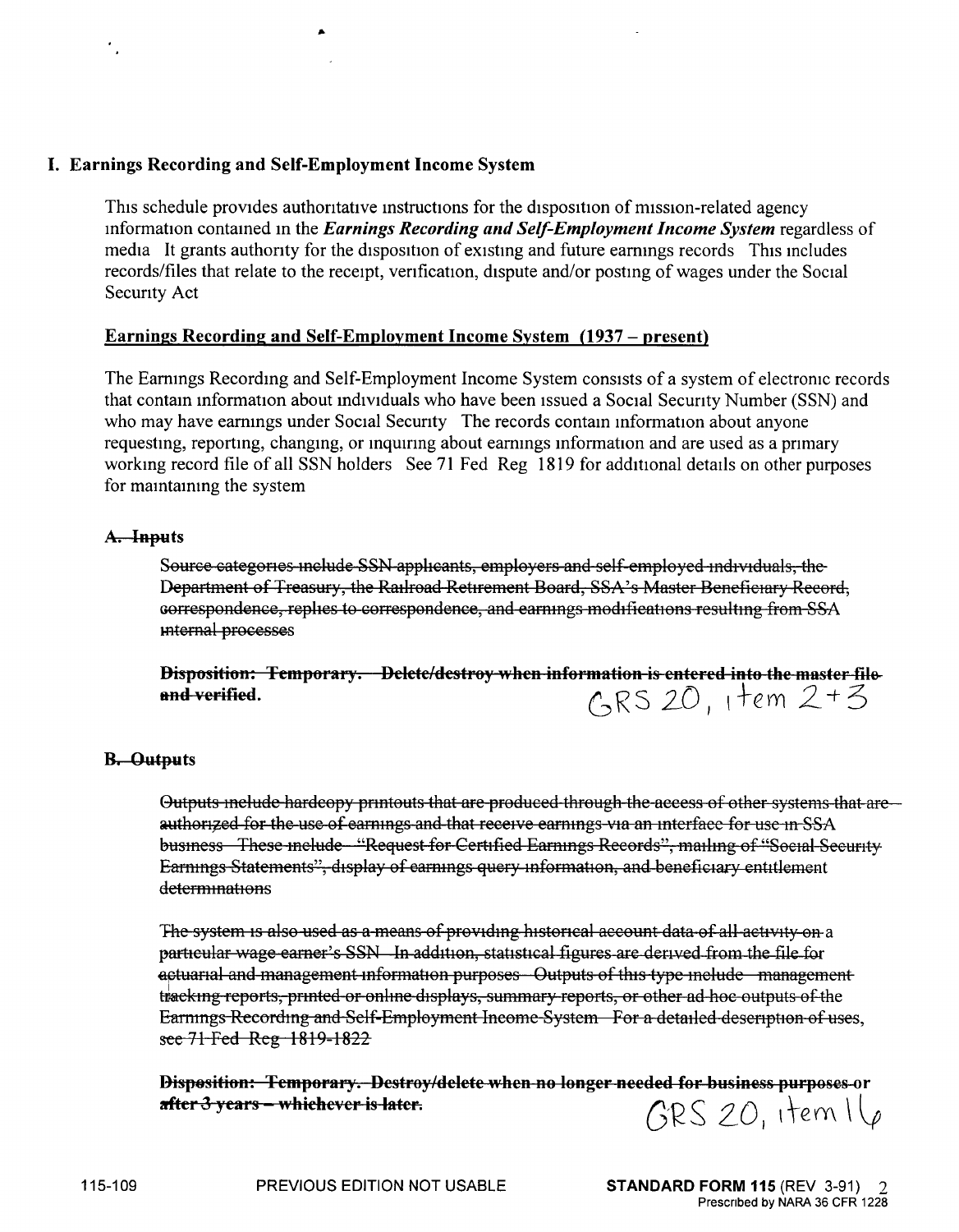# **C. Master File**

This master file is a record of earnmgs mformation reported by employers and self-employed mdividuals and is compiled and updated annually by SSA's Office of Systems Significant data fields include Name  $&$  SSN, Sex, Date of Birth, Employer Identification Number, and wage amounts/postings as well as the year the wages were earned

The uses of the master file include the following purposes

- As a primary working record file of all SSN holders,
- As a quarterly record detail file to provide full data in wage investigation cases,
- To provide information for determining amount of benefits,
- To reinstate incorrectly or incompletely reported earnings items,
- To record the latest employer of a wage earner,
- For statistical studies,
- For identification of possible overpayments of benefits,
- For identification of individuals entitled to additional benefits,
- To provide information to employers/former employers for correcting or reconstructing earnings records and for Social Secunty tax purposes,
- To provide workers and self-employed mdividuals with earnings statements or quarters of coverage statements,
- To provide information to SSA's Office of the Inspector General for auditing benefit payments under Social Secunty programs,
- To provide information to the National Institute for Occupational Safety and Health for epidemiological research studies required by the Occupational Health and Safety Act of 1974,
- To assist SSA in responding to general inquiries about Social Security, including earnings or adjustments to earnings, and in preparing responses to subsequent inquiries,
- To make assignments of responsibility for paying premiums and to perform other functions under the Coal Industry Retiree Health Benefit Act of 1992,
- To issue certificates of coverage forms for Umted States citizens and residents who qualify for a foreign coverage exemption under the terms of a Social Secunty agreement between the Umted States and another country, and,
- To respond to inquiries concerning a worker's Social Security coverage status from an appropnate agency m a country which has a Social Secunty agreement with the Umted States

## **Disposition: Temporary.**

**Delete/destroy the Earnings Recording and Self-Employment Income System record on an individual's SSN 300 years after the number holder's date of birth.** 

## **Guidance**

The following are examples where claims will be maintained beyond the scheduled period for destruction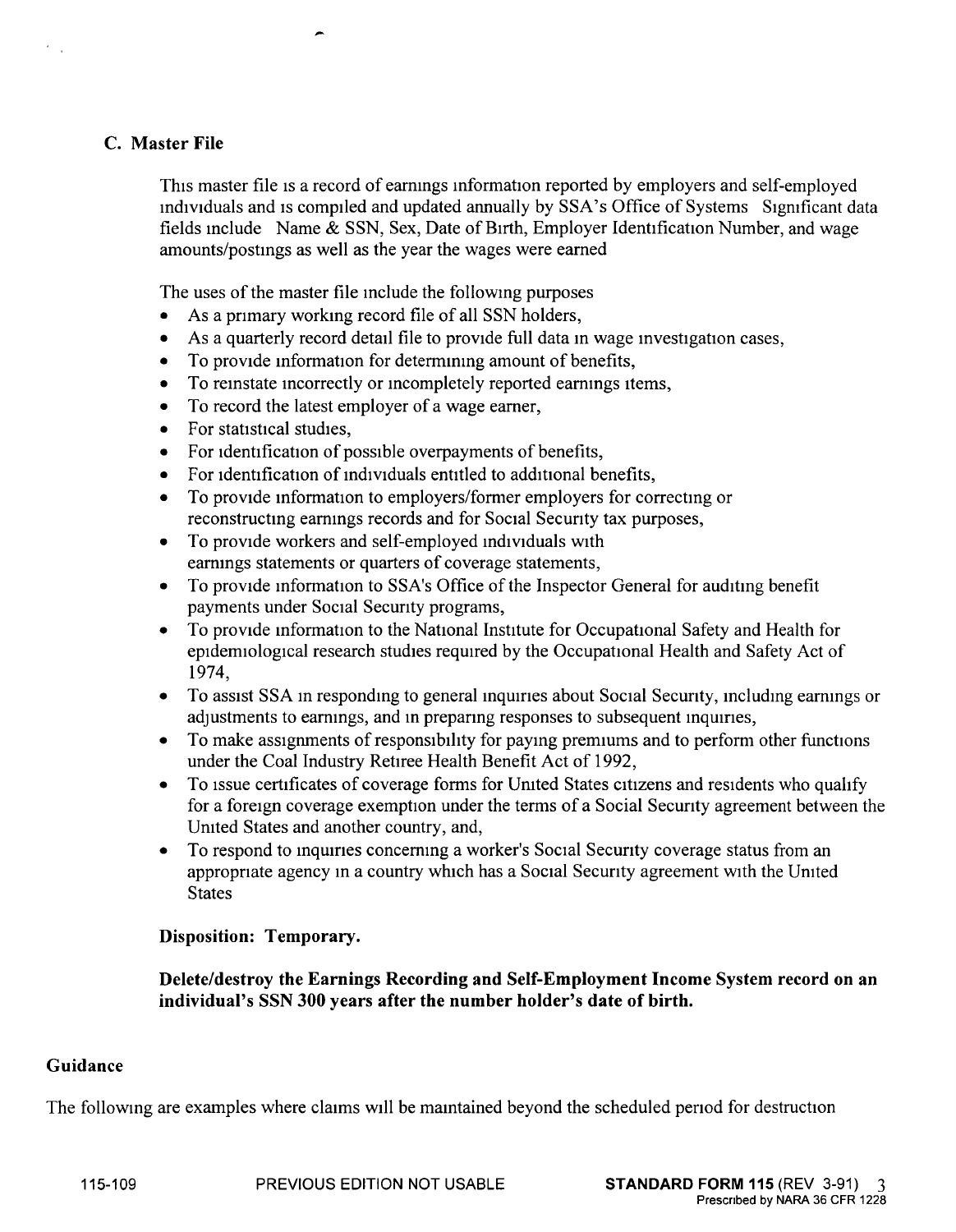1 Fraud, Abuse or Misuse -- All eammgs records where possible fraud, abuse or misuse have been identified or are involved in investigations of fraud, abuse or misuse will not be destroyed until the Office of the Inspector General provides approval to release such protection

2 Court Cases -- All earmngs records mvolved m pendmg court cases or class actions will be protected from destruction until completion of all the legal actions and the Office of the General Counsel provides approval to release such protection